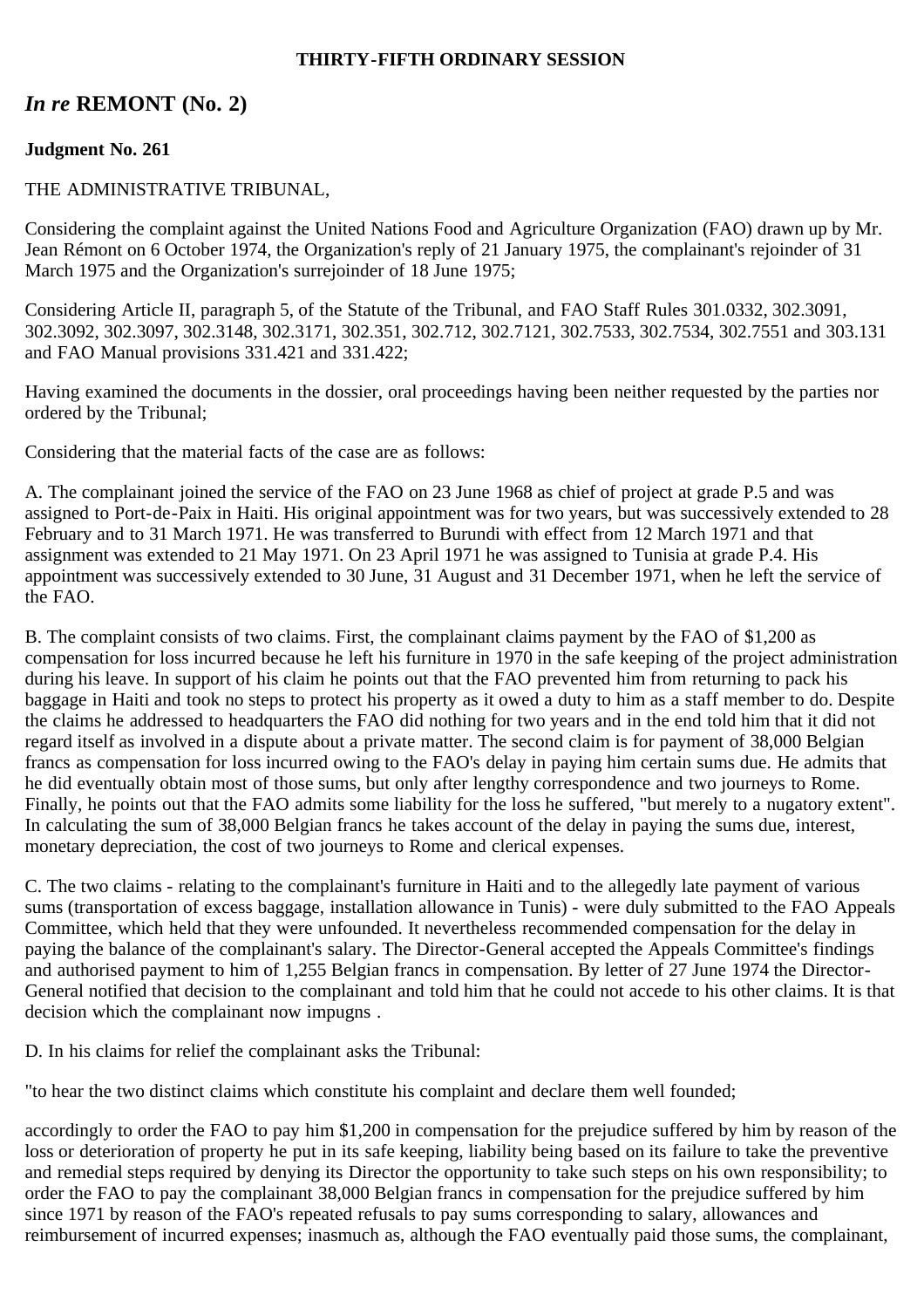through no fault of his own, continued to suffer prejudice and incur expense and the FAO aggravated its liability by lack of co-operation".

E. The FAO maintains that under Staff Rule 303.131 the claim relating to furniture left in Haiti is time-barred and is irreceivable on the further grounds that it does not relate to the terms of the complainant's appointment but to private arrangements made by him with which the FAO was not officially associated. The payment made for excess personal baggage was a refund over and above normal allowances and the FAO argues that it is therefore not liable for any delay in making the refund. No valid claim may be based on any alleged delay in the exceptional payment of allowances for the installation of the complainant's children in Tunis. The FAO admits delay in paying the balance of his salary amounting to \$500, but points out that he received \$30.02 in compensation. Lastly, it contends that it cannot be held liable for currency fluctuations or travel expenses claimed by the complainants postal charges and the like. It therefore asks the Tribunal to dismiss the complaint.

F. In his rejoinder the complainant reserves the right to increase his claims at a later stage in the proceedings and gives a breakdown of the sums which at 31 March 1975 he asks the Tribunal to order the FAO to pay. The total amount is 187,591 Belgian francs, including 100,000 Belgian francs to cover costs.

G. In its surrejoinder the Organization maintains its original arguments. It contests the complainant's new claim in his rejoinder for payment of 100,000 Belgian francs to cover costs on the grounds that he has not been denied due process and has suffered no prejudice by reason of any procedural delay.

## CONSIDERATIONS:

1. As to the claim for \$1,200 for loss on the sale of furniture

The complaint does not relate to any non-observance by the Organization of the complainant's terms of appointment and consequently this claim falls outside the Tribunal's jurisdiction. It is therefore unnecessary to consider whether or not it is time-barred.

2. As to the claim for 38,000 Belgian francs

This sum is claimed as damages for the delay in payment of salary and expenses. An examination of the dossier does not show, except in one case, that the delay was unreasonable; the claims for expenses required consideration and in some cases were in excess of the claimant's entitlements. In the one case of admitted delay, the Organization has paid interest at the rate of 10 per cent. This claim fails on the merits.

3. As to the claim for 13,600 Belgian francs

This is for the cost of two trips made by the complainant from Brussels to Rome. The trips were taken by the complainant partly to attend the proceedings before the Appeals Committee and partly to press his claims. Under the first head, the matter is governed by Manual provisions 331.421 and 331.422 and the claim does not fall within them. Under the second head, the Organization did not agree to pay these expenses, the expenses do not arise out of the claimant's terms of appointment and were not in the opinion of the Tribunal reasonably necessary for the presentation of his claims. This claim therefore fails on the merits.

4. The claim for 100,000 Belgian francs, introduced by the claimant's rejoinder, as compensation for time spent in trying to obtain justice, is without foundation.

#### DECISION:

For the above reasons,

All the claims are dismissed.

In witness of this judgment by Mr. Maxime Letourneur, President, Mr. André Grisel, Vice-President, and the Right Honourable Lord Devlin, P.C., Judge, the aforementioned have hereunto subscribed their signatures as well as myself, Morellet, Registrar of the Tribunal.

Delivered in public sitting in Geneva on 27 October 1975.